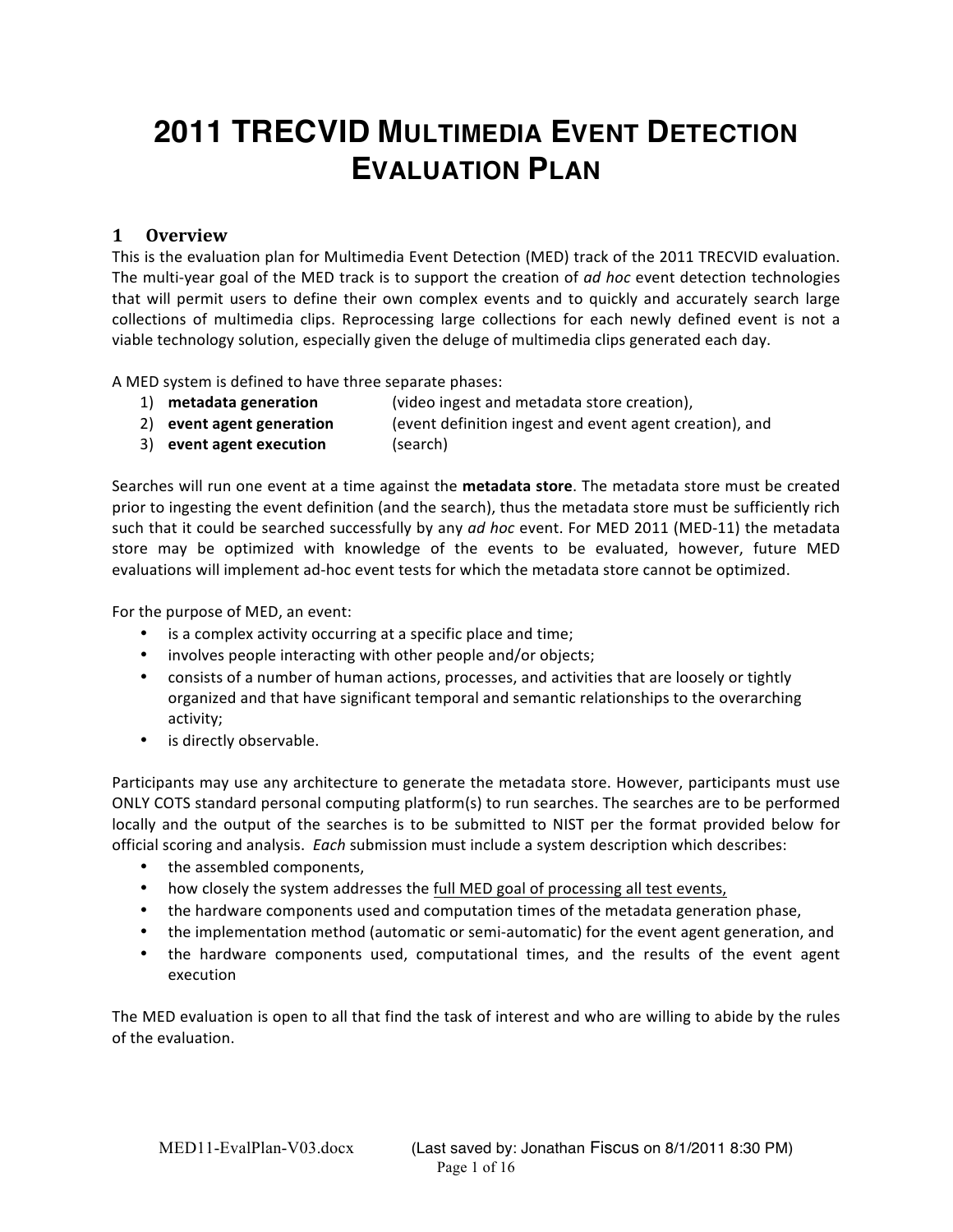# **2 Task**

The task is Multimedia Event Detection. The goal of the MED task is to build technologies capable of searching large collections of data using ad hoc events. Therefore, systems that process all ten test events will be referred to as **MEDFull**, while systems that process from one to nine events will be referred to as **MEDPart**.

Systems developed separately for *MEDFull* and *MEDPart* are not comparable and therefore comparison of such results will not be made by NIST. All participants must minimally build a *MEDPart* system but are encouraged to address the full challenge posed by *MEDFull*.

For each event search the system is to generate:

• A Detection Threshold for the event: A probability value between 0 and 1 - an estimation of the detection score at or above which the system will assert that the event is detected in the clip.

A different threshold can be specified for each event. The threshold should be chosen to minimize *errors based on an operating point with a 12.5:1 miss-to-false-alarm probability ratio. This ratio* has been selected to support a typical search application where a user would not tolerate false *alarms on the first page of output.* 

• **A Score** for each search collection clip: A probability value between 0 (low) and 1 (high) representing the system's confidence that the event is present in the clip.

The primary measure of performance will be based on a hard decision derived from the clip scores and event threshold.

# **2.1 System Inputs**

System inputs will be specified through a set of three Comma Separated Value (CSV)<sup>1</sup> tables which will be provided for each collection of clips<sup>2</sup>:

- The Event Database \* EventDB.csv files This%twoBcolumn%table%defines%the%**EventID** and%**EventNames**.
- The Clip Database  $*$ \_ClipMD.csv files This five-column table contains the metadata for each clip in the collection. The fields are **ClipID**,%**MEDIA\_FILE**,%**CODEC**,%**MD5SUM** and%**DURATION**.
- The Trial Index Database \* TrialIndex.csv files This three-column table specifies the detection trials a system must perform. A detection trial is an (**EventID/ClipID**) pair for which a system must provide output. Each trial is identified with a unique **TrialID**. This file contains the full matrix of event/clip trials.

Two additional CSV tables are provided for training and system building:

<sup>&</sup>lt;sup>1</sup> See Appendix C for the CSV file format specification.

<sup>&</sup>lt;sup>2</sup> These tables are the authoritative sources for system inputs. Participants should avoid using directory listings of the collections as inputs because the tables are an experimental control mechanism.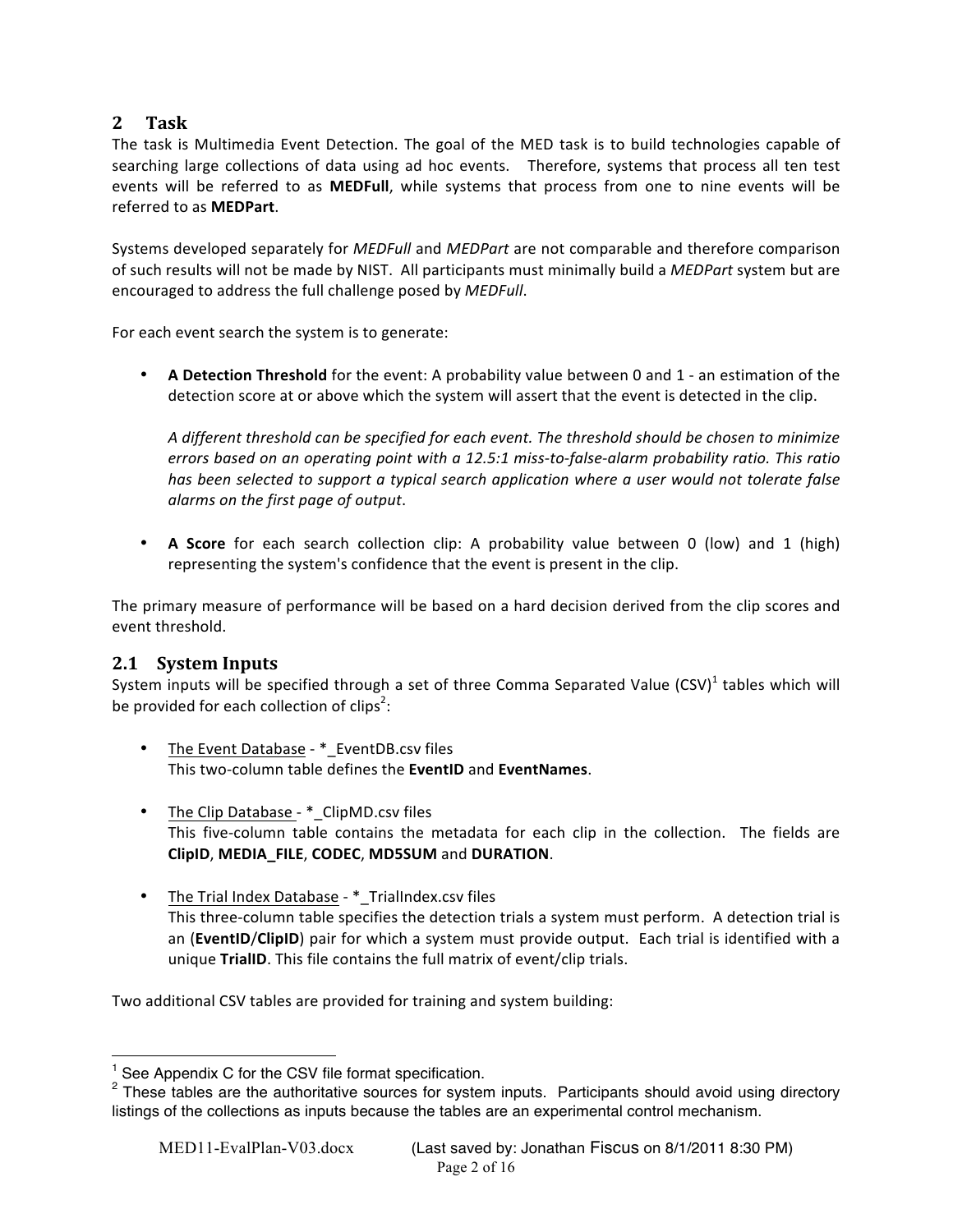• The Event Judgment Database - \*\_JudgementMD.csv files This multi-column file contains the clip-level event judgments (positive, near miss, not sure, and related) and additional annotations for (**EventID/ClipID**) pairs.

The table does not contain the full matrix of pairs. Rather, it contains only the human judgments *made during data collection.* 

The Reference Database - \* Ref.csv files This two-column table specifies ground truth.

*The file defines for each TrialID whether or not it is a "target" trial (contains an instance of the event) or a "non-target" trial (does not contain an instance of the event). The file contains the full matrix of EventID/ClipID pairs using information derived from the Event Judgment Database.* 

# **2.2 System Outputs and Documentation**

For each submitted run to be considered complete and valid, participants must provide the information requested in this section. The requested information is a crucial element required for the research community to properly interpret the performance results.

# **2.2.1 System Description**

The purpose of the system description document is to provide a list of the resources and techniques used to build the MED system and it identifies the computing resources and time required to process the test set.

See Appendix B section B.1 for the template that covers the *minimum* requirements of the system description document.

# **2.2.2 Event Agent Execution Reporting**

A MED system processes the metadata store detecting instances of each event independently. For each system submission, two output files must be created using Experiment Identifiers (EXP-ID) which describe the characteristics of the run (see Appendix B for the definition of *EXP-ID*):

1. <EXP-ID>.threshold.csv

Each line will contain information pertaining to the processing of a single event. Events not processed should not be included in the file. The 3 fields in this file will be:

- **EventID:** the Event ID processed copied from the event database file.
- DetectionThreshold: A floating point probability value between 0 and 1
- **DetectionTPT**: A value indicating the number of hours used during the *event agent execution phase* for the event.
- 2. <EXP-ID>.detection.csv

Each line will contain information pertaining to the processing of a single trial. The 2 fields in this file will be: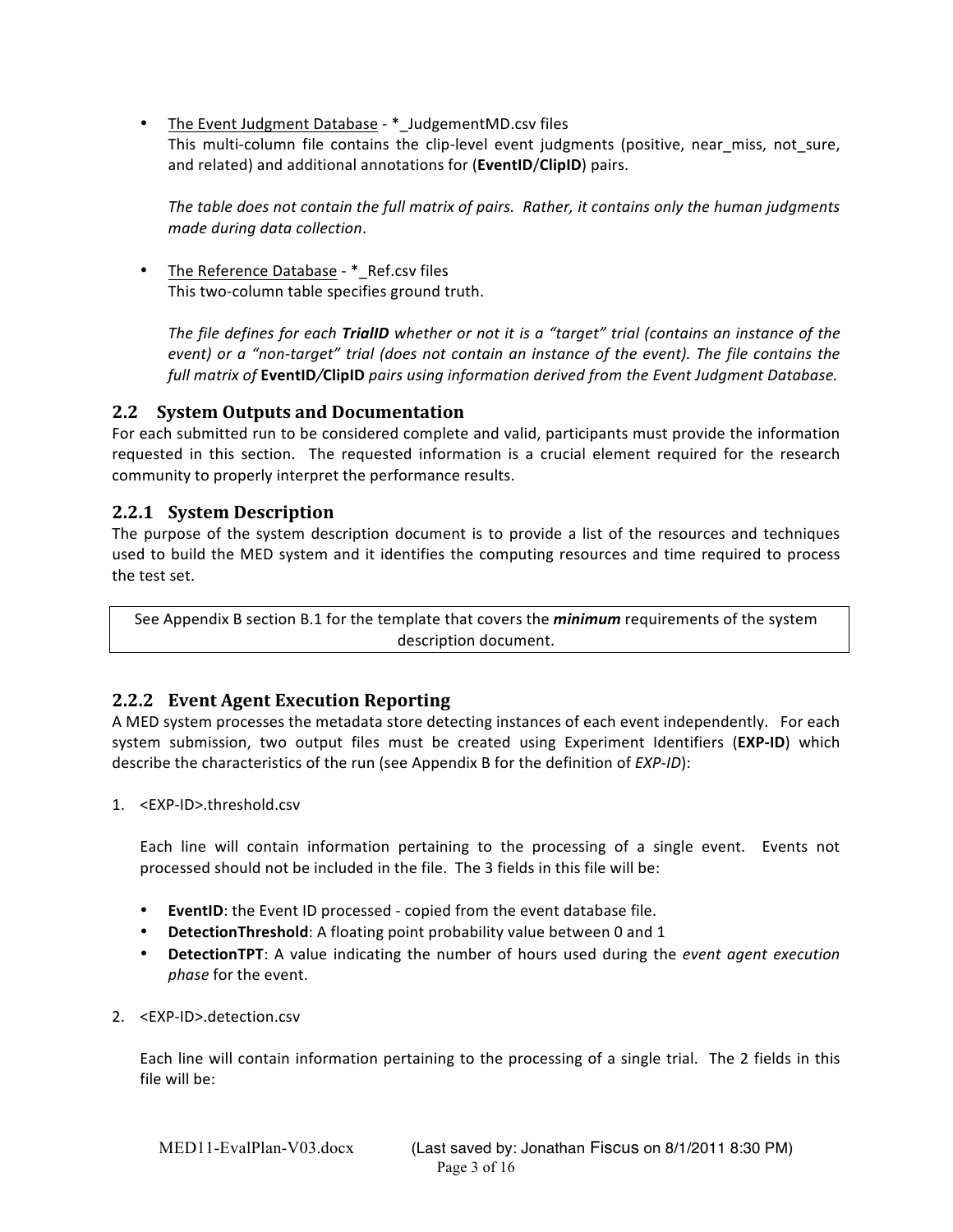- 1. **TrialID**: The Trial ID processed copied from the input trial index file.
- 2. **Score**: A probability value between 0 (low) and 1 (high)

# **3 Data Resources**

Internet multimedia data (i.e., video clips containing both audio and video) will be provided to registered MED participants. The data, collected by the Linguistic Data Consortium (LDC), consists of publically available, user-generated content posted to the Internet video hosting sites. The LDC will be the distribution point for the collection.

The video is provided in MPEG-4 formatted files. The video will be encoded to the H.264 standard. The audio will be encoded using MPEG-4's Advanced Audio Coding (AAC) standard.

See http://www.nist.gov/itl/iad/mig/med11.cfm for data licensing and acquisition instructions

Data will consist of *event kits*, *training resources*, and "blind" *testing resources*.

# **3.1 Event Kits**

There will be 15 events in MED-11, 5 events will be designated as training events and 10 will be used as testing events. The event names and their designation are listed in Table 1.

| <b>Training Events</b>           | <b>Testing Events</b>       |
|----------------------------------|-----------------------------|
| Attempting a board trick         | <b>Birthday Party</b>       |
| Feeding an animal                | Changing a vehicle tire     |
| Landing a fish                   | Flash mob gathering         |
| Working on a woodworking project | Getting a vehicle unstuck   |
| Wedding ceremony                 | Grooming an animal          |
|                                  | Making a sandwich           |
|                                  | Parade                      |
|                                  | Parkour                     |
|                                  | Repairing an appliance      |
|                                  | Working on a sewing project |

**Table 1: MED-11 Training and Testing Events**

Events will each be defined via an **event kit** consisting of:

| event name                  | A mnemonic title for the event.                                                    |  |
|-----------------------------|------------------------------------------------------------------------------------|--|
| event definition            | A textual definition of the event.                                                 |  |
| event explication           | An expression of some event domain-specific knowledge needed by                    |  |
|                             | humans to understand the event definition.                                         |  |
| evidential description      | A textual listing of some attributes that are often indicative of an event         |  |
|                             | instance. The evidential description provides a notion of some potential           |  |
|                             | types of visual and acoustic evidence indicating the event's existence but it      |  |
|                             | is not an exhaustive list nor is it to be interpreted as required evidence.        |  |
|                             | Two forms of illustrative videos will be supplied:                                 |  |
| illustrative video examples | "Positive": (100+) clips that contain at least 1 instance of the event<br>1)       |  |
|                             | "Near_Miss": (<10) clips with content closely related to the event but<br>2)       |  |
|                             | lacking critical evidence for a human to declare the event occurred <sup>3</sup> . |  |

 $3$  For MED-11, the near miss clips will be identified in the clip collection, not in the event kits.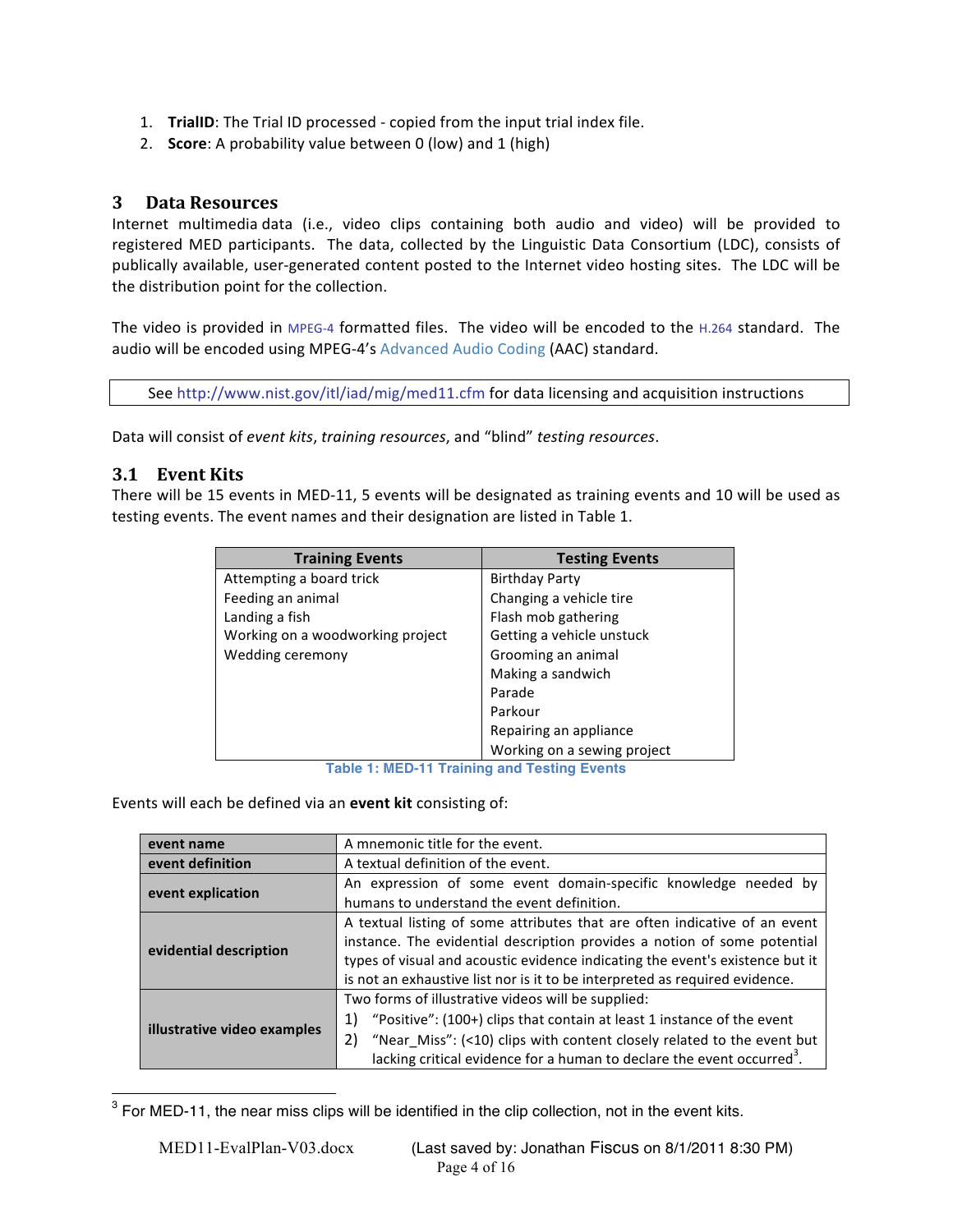|                                     |  | "Related": (<100) clips that contain one or more of the same or similar<br>types of people, objects, locations, and/or actions associated with the<br>target event, but does not meet the requirements to be a positive<br>instance. |
|-------------------------------------|--|--------------------------------------------------------------------------------------------------------------------------------------------------------------------------------------------------------------------------------------|
| Table 2: Componente of an event kit |  |                                                                                                                                                                                                                                      |

|  |  | <b>Table 2: Components of an event kit</b> |
|--|--|--------------------------------------------|
|--|--|--------------------------------------------|

Participants may use all resources supplied in the events kits, and any ancillary information provided in accompanying CVS tables, for system development and testing.

# **3.2 Training Resources**

Two multimedia collections will be provided for training which participants may use for research, development testing, and error analysis of development testing. Both collections will include truth data. There are no MED '11 evaluation rules or restrictions governing how participants are to use the training resources in conjunction with the training and evaluation event kits.

# **3.2.1 Training Collections from Previous MED Evaluations**

The first training collection is the MED-10 Pilot Evaluation data. This collection contains annotations for three events, "assembling a shelter", "batting in a run", and "making a cake". The data set consists of 94, 102, and 94 positive examples of clips respectively and 3178 background clips (near miss examples are annotated in an accompanying metadata table).

# **3.2.2 New Training Collections**

The second training collection is the transparent development data collection (DEV-T). DEV-T<sup>4</sup> is expected to be a 350hr collection consisting of about 11K clips. The collection will contain positive clips for the training events, near miss clips for both the training and testing events, and background clips.

# **3.3 Testing Resources**

The test collection (MED11TEST) will be used for *blind testing*. MED11TEST is expected to be a 1000hr collection consisting of about 34K clips.

While MED11TEST will be used for *blind testing*, participants will have the data several months before the evaluation in order to debug their metadata generation process (prior to searching). Therefore, participants must adhere to the following rules:

- MED11TEST must be automatically processed to create the metadata store. Adaptation in the feature extraction process is permitted so long as the adaptation is fully automatic (*no human*) *interaction*).
- Participants must not attempt to gain knowledge of MED11TEST properties or content by manually inspecting the video, clip metadata, output of the processing, or statistics developed during the processing<sup>5</sup>.
- The MED11TEST metadata store must be frozen, (i.e., it may not be regenerated or augmented), before the first search occurs.
- MED11TEST may not be used to influence the event agent generation phase.

 $4$  DEV-T will be released in two parts; the first release will include all positive, all near\_miss, and several background clips. The second release will contain additional background clips.

<sup>&</sup>lt;sup>5</sup> An appropriate control method would be to have a non-team member process the MED11TEST data in preparation for the evaluation.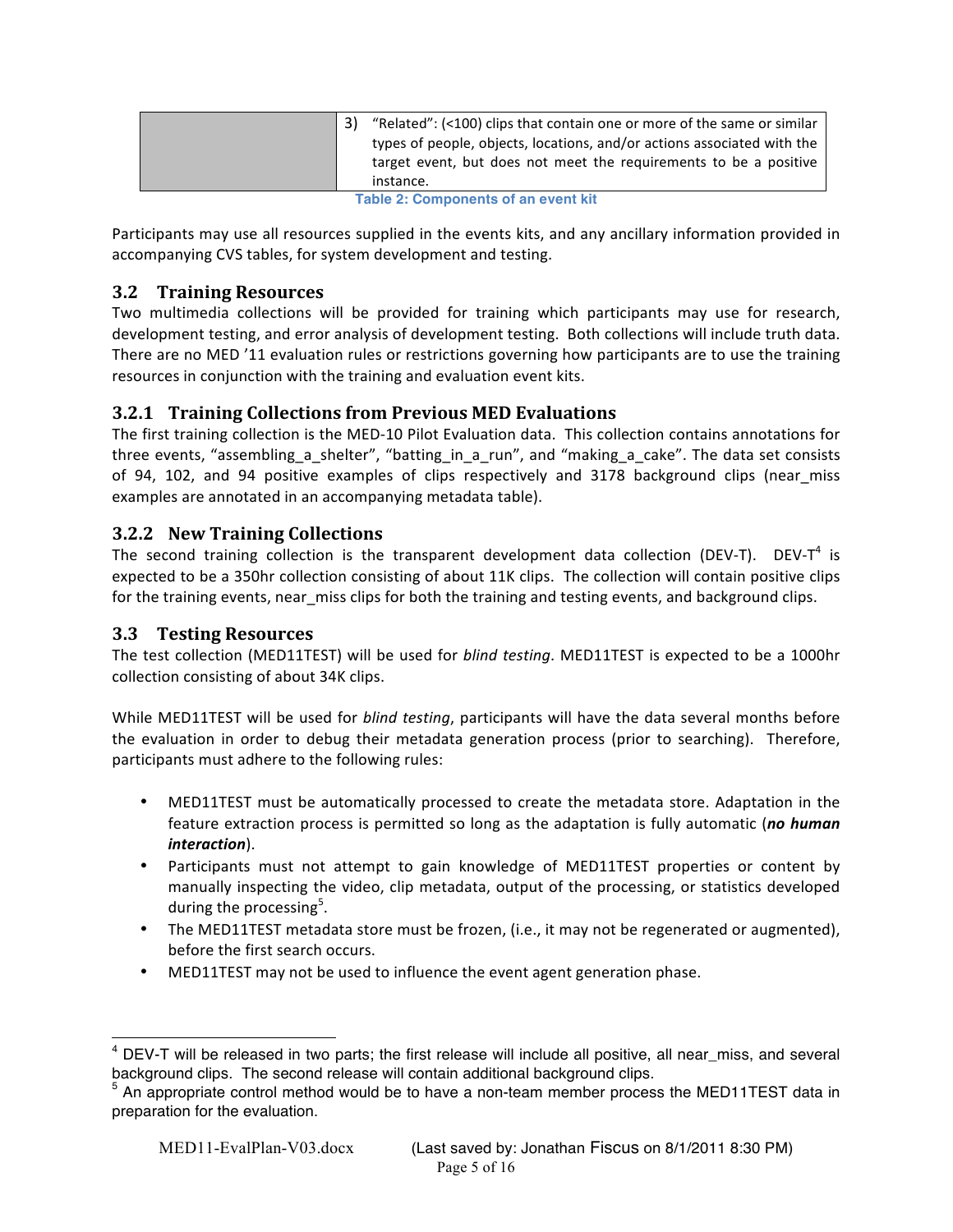# **4 Evaluation(Measures**

System output will be evaluated by how well the system detected MED events in MED11TEST and by the computing resources used to do so. The determination of correct detection will be at the clip level, i.e. systems will provide a response for each clip in MED11TEST. Each event will be scored independently.

MED system performance will be evaluated as a binary classification system by measuring performance of two error types: Missed Detection (MD) errors and False Alarm (FA) errors. NIST will report the primary performance measures for accuracy and processing speed, and a suite of diagnostic measures that may provide a deeper analysis of system performance.

# **4.1 Primary(Measures**

P<sub>MD</sub> and P<sub>FA</sub> for the event based on the Detection Threshold

NIST will report the following performance statistics by applying the event-specific *Detection Threshold* to the *Score* for each clip.

 $P_{MD}(E,DT) = #MD(E,DT) / #Targest(E)$  $P_{FA}$ (E, DT) = #FA (E, DT) / (#TotalClips - #Targets (E))

| Nhe |  |
|-----|--|
|-----|--|

| E.                | $\rightarrow$ The event                                                                     |
|-------------------|---------------------------------------------------------------------------------------------|
| DT                | $\rightarrow$ The detection threshold applied to the system's scores                        |
| $\sharp MD(E,DT)$ | $\rightarrow$ The number of positive clips for event E < the Detection Threshold            |
| #Targets(E)       | $\rightarrow$ The number of positive clips for event E.                                     |
| #FA(E,DT)         | $\rightarrow$ The number of non-positive clips for event E $>$ = the Detection<br>Threshold |
| #TotalClips       | $\rightarrow$ The total number of clips in the testing collection                           |
|                   |                                                                                             |

### Metadata Generation Processing Speed

NIST will report the **real-time** factor to complete all steps necessary to build the metadata store. *Real-time* factor is the Total Processing Time for the process (as reported in the system description) divided by the number of hours of video in the test collection.

### Event Agent Execution Processing Speed

NIST will report the *real-time* factor for each event processed during the event agent execution phase.

# **4.2 Diagnostic(Measures**

### Detection Error Tradeoff Curves

Graphical performance assessment uses a Detection Error Tradeoff (DET) [2] curve that plots the system's Missed Detection probabilities ( $P_{MD}$ ) and False Alarm probabilities ( $P_{FA}$ ) over the full range of the system's decision scores. The resulting graph provides error performance characteristics for alternative operating points.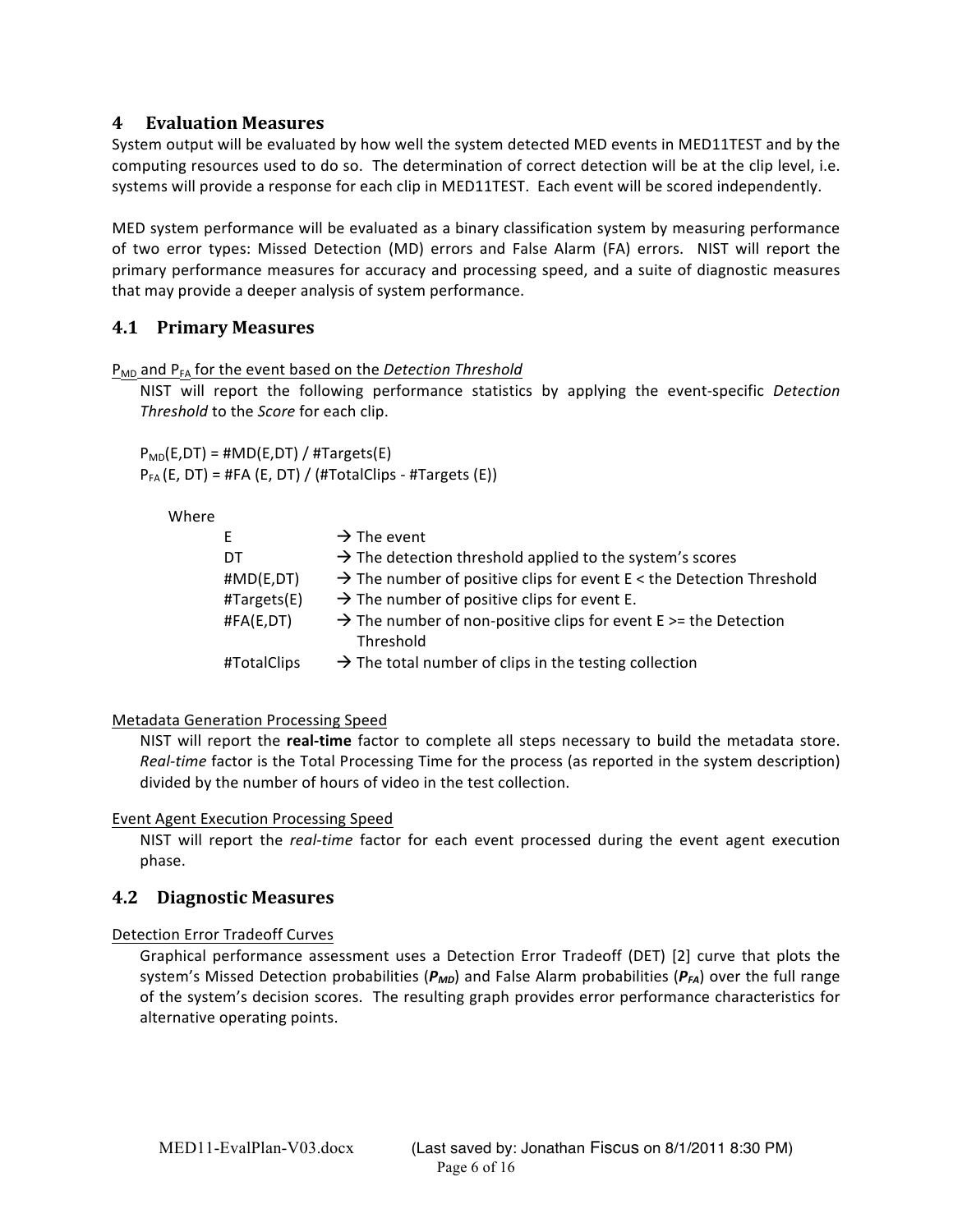### Actual NDC Computation

The Normalized Detection Cost (*NDC*) function<sup>6</sup> is a weighted linear combination of the system's event specific missed detection and false alarm probabilities. **ActualNDC** is a specialized version of the *NDC* function in that the  $P_{MD}$  and  $P_{FA}$  are the probabilities based on the event *Detection Threshold* as reported. This measure may assist in forensic results analysis by computing a singlenumber measure of performance that is weighted by parameters that approximate the requirements of an application profile selected by NIST. NIST will use the following constants for the *ActualNDC,*  $C_{MD}$ *=80,*  $C_{FA}$ *=1,*  $P_{Toroet}$ *=0.001. Appendix A explains the formulation of the constants and* the rationale for their selection.

# NDC at the Target Error Ratio

*NDC* at the Target Error Ratio (*NDC @ TER*) is a diagnostic metric based on an analysis of the DET Curve. It is the location of the intersection between the system's DET Curve and the Target Error Ratio line. The measure compares system performance at the same operating point by ignoring the system's *Decision* Threshold.

Given the chosen parameters for the **ActualNDC** function, the TER for MED-11 is:

$$
TER = \frac{Cost_{FA} * (1 - P_{Target})}{Cost_{MD} * P_{Target}}
$$
, where  $Cost_{MD} = 80$ ,  $Cost_{FA} = 1$ , and  $P_{Target} = 0.001$ ,  
\n
$$
TER = \frac{1 * (1 - 0.001)}{80 * 0.001} = 12.4875
$$

The Minimum *NDC* is the point on the system's DET Curve where the minimum *NDC* occurs using the same cost constants as *ActualNDC*. The difference between the value of Minimum *NDC* and ActualNDC provides a quantitative indication of the benefit a system could have gained by selecting a better threshold based on the cost parameters.

# **4.3 Evaluation Tools and Command Line Example**

NIST will use the Detection EVAluation (DEVA) tools within the NIST Framework for Detection Evaluation (F4DE) toolkit to score the evaluation submissions. The TRECVID MED '11 Scoring Primer document (DEVA/doc/TRECVid-MED11-ScoringPrimer.html within the F4DE release) contains instructions for how to use the scorer. NIST will use the following command line to evaluate MED systems.

```
%%DEVA_cli\
-profile MED11\--outdir <OUTPUTDIR> \
--refcsv <DATA>_Ref.csv \
--syscsv <EXP-ID>.detection.csv:detection \
--syscsv <EXP-ID>.threshold.csv:threshold \
<DATA> TrialIndex.csv:TrialIndex \
<DATA>_ClipMD.csv:ClipMD\
<DATA> JudgementMD.csv:JudgementMD \
<DATA>_EventDB.csv:EventDB
```
Where,

 $6$  NDC's derivation can be found in Appendix A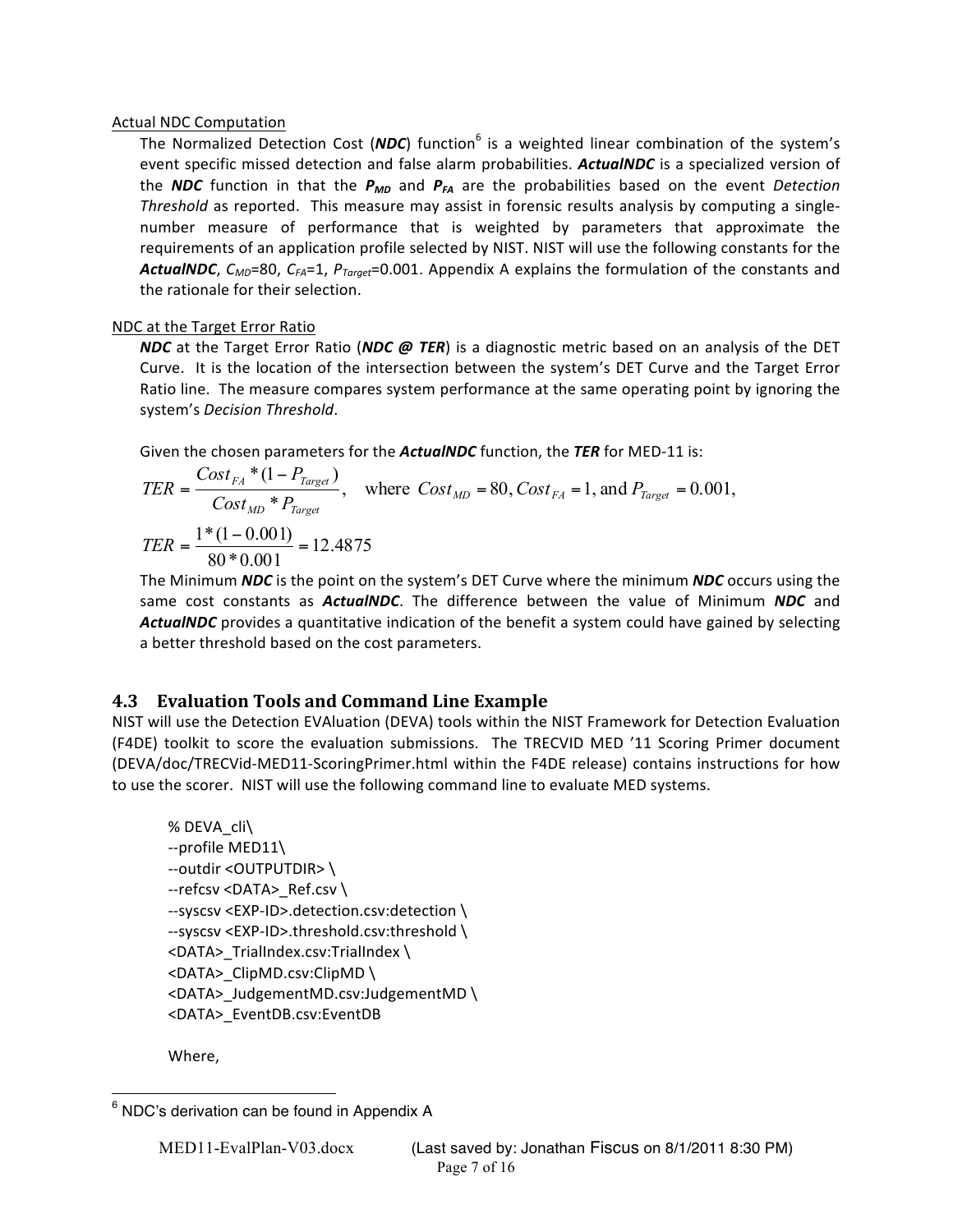- < OUTPUTDIR > is the pre-existing output directory
- $\bullet$  <EXP-ID> is the Experimental ID defined in Appendix B
- $\leq$ DATA $>$  is the data set as defined in Appendix B

# **5 Result Submission Instructions**

Submissions will be made via ftp according to the instructions in Appendix B. In addition to the system output, a system description must be supplied for each submission.

Participants may submit up to four "runs"<sup>7</sup> of system results. One run must be designated as the primary submission and the rest as contrastive runs. The primary run is expected to yield the best performance on the blind test set based solely on experiments using the training resources. NIST will focus the cross-site analysis on the primary runs.

# **6 Schedule**

For TRECVID related schedule information please consult the main schedule on the TREVID 2011 web site http://www-nlpir.nist.gov/projects/tv2011/#schedule.

## **7 References**

- [1] Harold W. Kuhn, "The Hungarian Method for the assignment problem", *Naval Research Logistic Quarterly*, **2**:83- 97, 1955.
- [2] Martin, A., Doddington, G., Kamm, T., Ordowski, M., Przybocki, M., "The DET Curve in Assessment of Detection Task Performance", Eurospeech 1997, pp 1895-1898.

 $<sup>7</sup>$  A run in this context is a particular configuration of technology components for an ensemble of MED</sup> events. For example, the inclusion or exclusion of acoustic features would be labeled as different runs but event-dependent parameter tuning would not. Participants should use their judgment as to whether or not technology configurations warrant differentiation.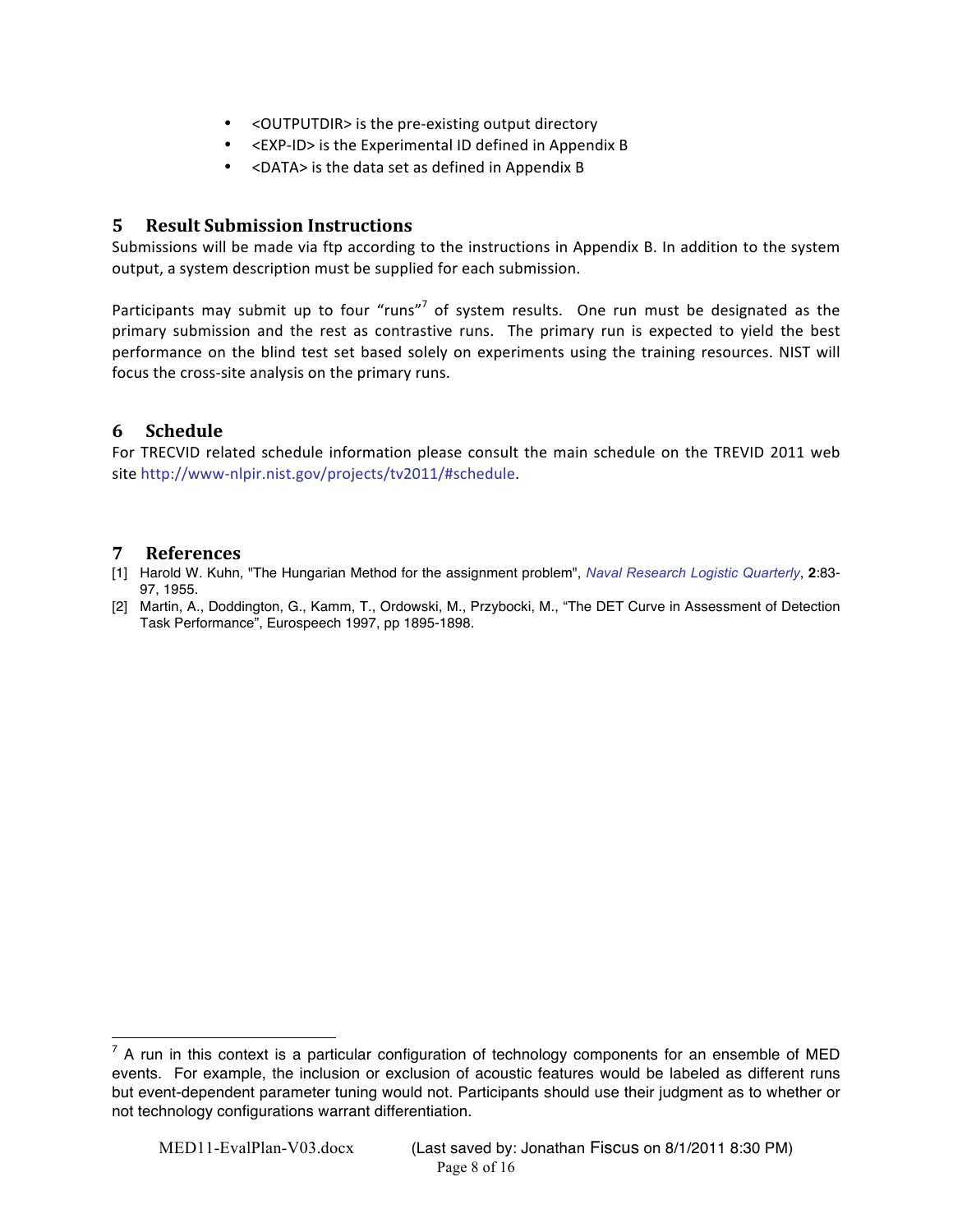# **Appendix A: Normalized Detection Cost Definition and Derivation**

Normalized Detection Cost (*NDC*) is a weighted linear combination of the system's Missed Detection and False Alarm probabilities. NDC measures the performance of a detection system in the context of an application profile using error rate estimates calculated on a test set. The application profile is an arbitrarily selected use case for the technology.  $\,N\!D\!C\,$  is defined to be:

$$
NDC(S, E) = \frac{Cost_{MD} * P_{MD}(S, E) * P_{Target} + Cost_{FA} * P_{FA}(S, E) * (1 - P_{Target})}{MINIMUM(COST_{MD} * P_{Target}, Cost_{FA} * (1 - P_{Target}))}
$$

Where

- S, the system
- $\bullet$  *E*, the event
- $P_{MD}(S,E)$ , the probability of missed detection.
- $P_{FA}(S,E)$ , the probability of a false alarm.
- *P<sub>Target</sub>*, the probability of a target event occurring in the context of the application profile.
- *Cost<sub>MD</sub>*, the detrimental cost to performance for a missed detection in the context of the application profile.
- *Cost<sub>FA</sub>*, the detrimental cost to performance for a false alarm in the context of the application profile.

The first two values,  $P_{MD}(S, E)$  and  $P_{FA}(S, E)$ , are calculated for the system using the test corpus<sup>8</sup>. The final three values,  $P_{Target}$  *Cost<sub>MD</sub>*, and *Cost<sub>FA</sub>* are constants that form a numeric representation of the application profile. They are supplied by the evaluation team after considering the application space for the evaluation. The chosen values communicate to evaluation participants an optimum error tradeoff point for system tuning.

 $NDC$  is derived beginning with the cost of missing an event (  $Cost_{\scriptsize MD}$  ) and the cost of falsely detecting an event  $(Cost_{FA})$ .  $N_{MD}(S, E)$  is the number of missed detections for system  $S$ , event  $E$ .  $N_{F_A}(S, E)$  *is* the number of false alarms for the same system and event.

$$
DelectionCost(S, E) = Cost_{MD} * N_{MD}(S, E) + Cost_{FA} * N_{FA}(S, E)
$$

To facilitate comparisons across systems and test sets, we divide Detection Cost by the number of video clips in the video collection ( $N_{\text{Trials}}$ ).

$$
DelectionCost(S, E) = \frac{Cost_{MD} * N_{MD}(S, E) + Cost_{FA} * N_{FA}(S, E)}{N_{Trials}}; (1)
$$

$$
= Cost_{MD} * \frac{N_{MD}(S, E)}{N_{Trials}} + Cost_{FA} \frac{N_{FA}(S, E)}{N_{Trials}}
$$

Both ratios,  $N_{MD}(S, E)/N_{Trials}$  and  $N_{MD}(S, E)/N_{Trials}$ , convolve performance statistics with the richness of

<sup>&</sup>lt;sup>8</sup> *P<sub>MD</sub>(S,E)* and *P<sub>FA</sub>(S,E)* can be calculated at any threshold on the decision score space. This appendix does not address the various rules for specifying the threshold.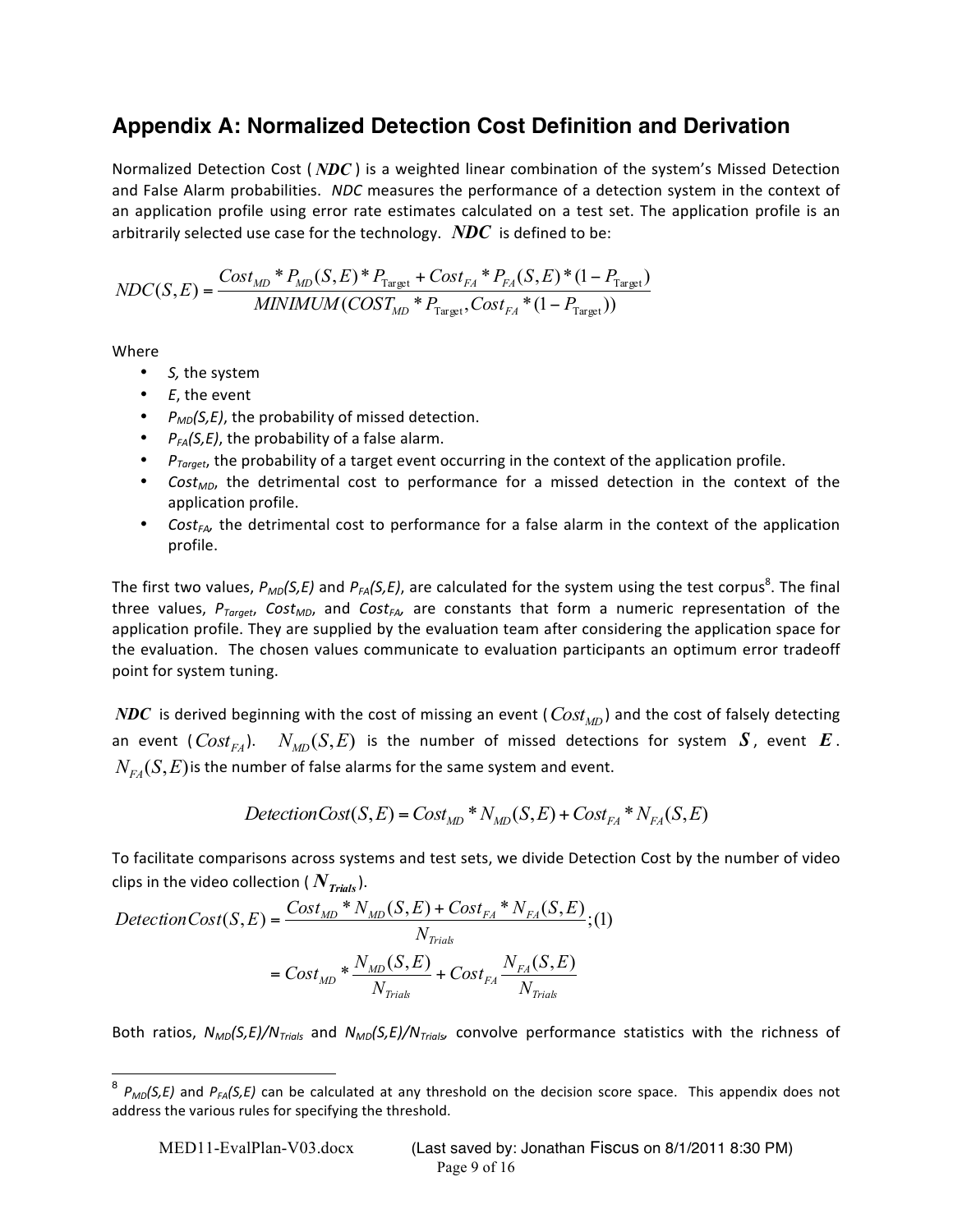events in the test set. The two can be separated by dividing by unity ( $N_{Tareet}(E)$ , the number of targets for event  $E$  and  $N_{NonTarget}(E)$  the number of non-target trials for event  $E$ ).

$$
DelectionCost(S, E) = Cost_{MD} * \frac{N_{MD}(S, E)}{N_{Target}(E)} * \frac{N_{Target}(E)}{N_{Trials}} + Cost_{FA} * \frac{N_{FA}(S, E)}{N_{NonTarget}(E)} * \frac{N_{NonTarget}(E)}{N_{Trials}}
$$
  
= Cost<sub>MD</sub> \* P<sub>MD</sub>(S, E) \* P<sub>Target</sub>(E) + Cost<sub>FA</sub> \* P<sub>FA</sub>(S, E) \* (1 - P<sub>Target</sub>(S, E))

 $P_{\text{Target}}(E)$  is the probability of a clip containing the event. This value is dependent on the event but providing this probability to a system for each event changes the definition of an event (i.e., to include probability in the event kit), which is not feasible. Instead, we replace the event-dependent prior with a single, global prior,  $P_{Target}$ , that in combination with the  $Cost_{MD}$  and  $Cost_{MD}$ reflects the characteristics of a single application profile. The modified formula becomes:

$$
DelectionCost(S, E) = Cost_{MD} * P_{MD}(S, E) * P_{Target} + Cost_{FA} * P_{FA}(S, E) * (1 - P_{Target})
$$

The range of the *DetectionCost(S,E)* measure is  $[0, \infty)$ . A second normalization scales the cost to be 0 for perfect performance and 1 to be the cost of a system that provides no output (either providing no output,  $P_{MD} = 1$  and  $P_{FA} = 0$ , or declaring every clip to be an instance  $P_{MD} = 0$  and  $P_{FA} = 1$ ). The resulting formula is the Normalized Detection Cost of a system ( $NDC$  ).

$$
Norm DetectionCost(S, E) = \frac{ DetectionCostRate(S, E)}{MINIMUM(COST_{MD} * P_{Target}, Cost_{FA} * (1 - P_{Target}))}
$$

In the NDC function, the units of *Cost<sub>MD</sub>* and *Cost<sub>FA</sub>* cancel out in the equation therefore only the relative values of *Cost<sub>MD</sub>* and *Cost<sub>FA</sub>* have an impact on *NDC*.

The cost model parameters define a line in DET Curve space where the two error types contribute equally to the measured *NDC*. The line formula can be calculated by setting the components of the NDC equal to each other and solving as follows.

$$
\frac{Cost_{MD} * P_{MD} * P_{Target}}{MINIMUM(Cost_{MD} * P_{Target}, Cost_{FA} * (1 - P_{Target}))} = \frac{Cost_{FA} * P_{FA} * (1 - P_{Target})}{MINIMUM(Cost_{MD} * P_{Target}, Cost_{FA} * (1 - P_{Target}))}
$$
\n
$$
Cost_{MD} * P_{MD} * P_{Target} = Cost_{FA} * P_{FA} * (1 - P_{Target})
$$
\n
$$
P_{MD} = \frac{Cost_{FA} * (1 - P_{Target})}{Cost_{MD} * P_{Target}} * P_{FA}
$$

The line formula can be converted to isolate the Target Error Ratio.

$$
TER = \frac{P_{MD}}{P_{FA}} = \frac{Cost_{FA} * (1 - P_{Target})}{Cost_{MD} * P_{Target}}
$$

Since all systems, regardless of their intrinsic performance level, are expected to be optimized for the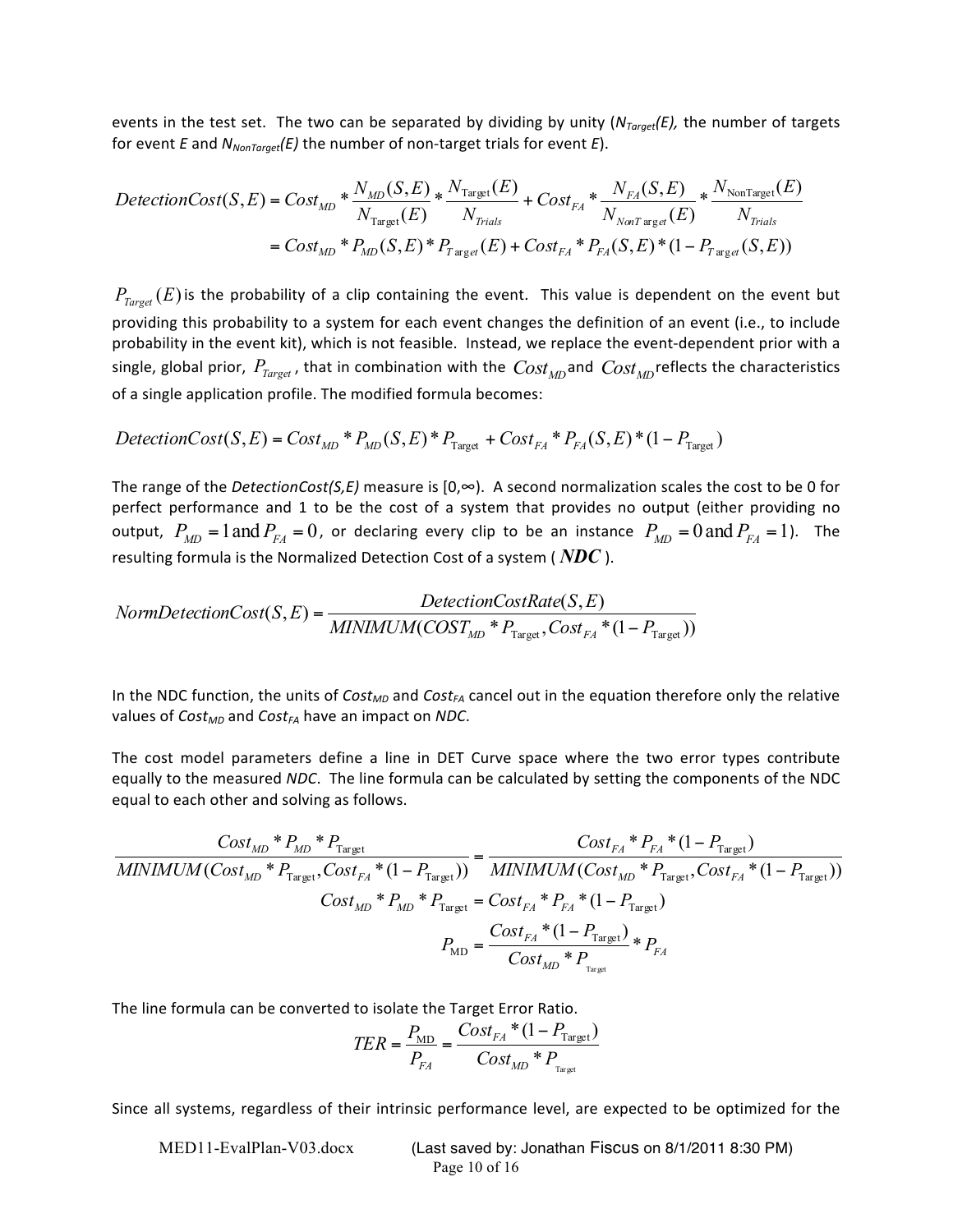cost function parameters, the most consistent location in DET Curve space to compare systems is where the DET Curve crosses the *TER* line assuming thresholds further away from the optimized point are less well tuned. The intersection of the system's DET Curve and the *TER* line defines the  $P_{MD}$  and  $P_{FA}$ values used for the *NDC* at the Target Operating Ratio (*NDC @ TER*) line.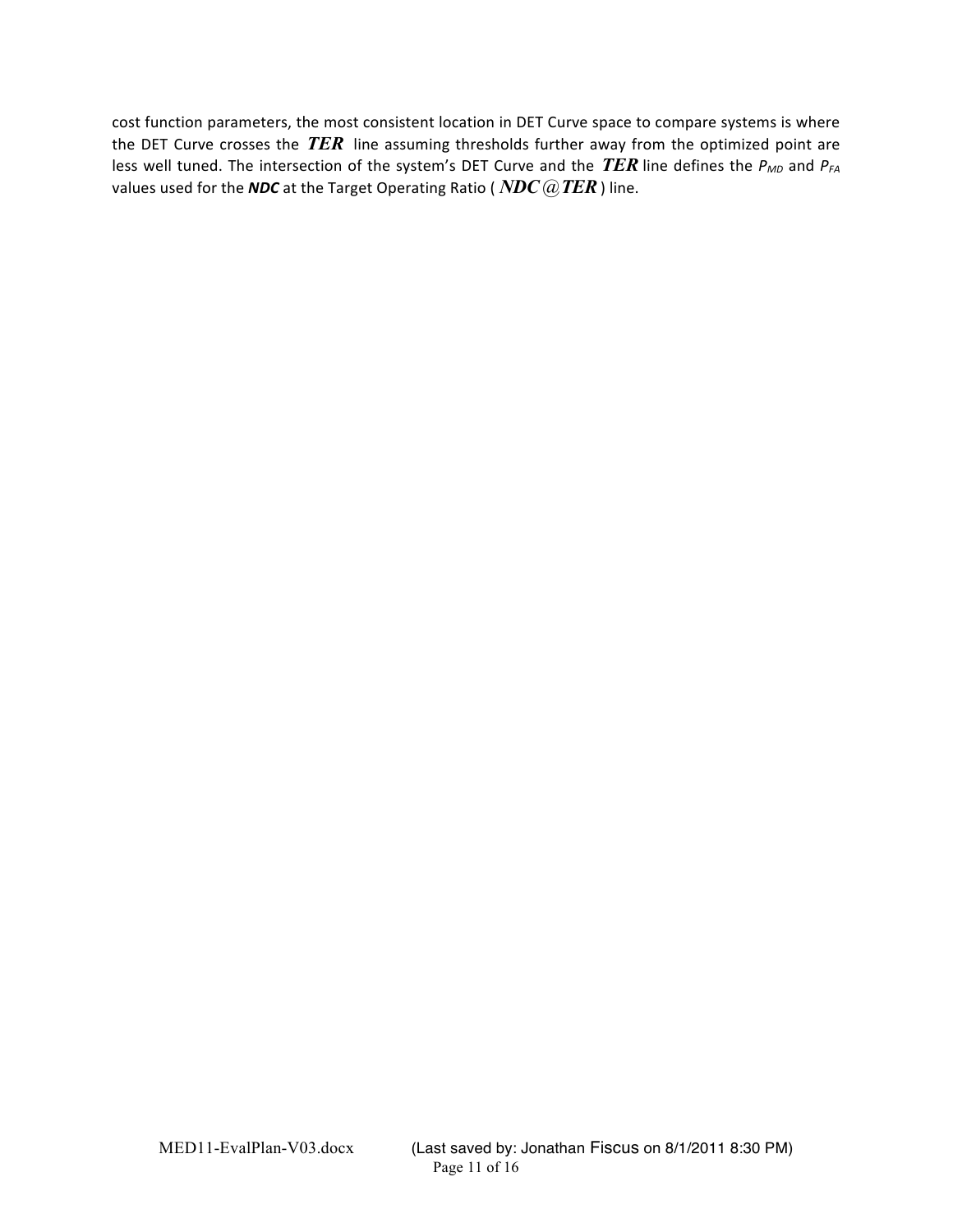# **Appendix B: Submission Instructions**

The packaging and file naming conventions for MED-11 relies on Experiment Identifiers (EXP-ID) to organize and identify the files for each evaluation condition and link the system inputs to system outputs. Since EXP-IDs may be used in multiple contexts, some fields contain default values. The following section describes the EXP-IDs to be used for the Development Transparent Subset (DEV-T) and the Development Opaque Subset (MED11TEST).

The following EBNF describes the EXP-ID structure:

EXP-ID ::= <TEAM>\_MED11\_<DATA>\_<MEDTYPE>\_<EAG>\_<SYSID>\_<VERSION> where, <TEAM> ::= your Short TRECVID Team Name <DATA> ::= either "DEVT", "MED11TEST", or "DRYRUN" <EAG> :== either "AutoEAG" or "SemiAutoEAG" specifying the event kit processing style as defined in Section 3. <MEDTYPE> :== either "MEDFull" or "MEDPart" as defined in Section 3. <SYSID> ::= a site-specified string (that does not contain underscores) designating the system used. The SYSID string must be present. It is to begin with p- for a primary system (i.e.,

your single best system) or with c- for any contrastive systems. For example, this string could be p-baseline or c-contrast. This field is intended to differentiate between runs for the same evaluation condition. Therefore, a different SYSID should be created for runs where any changes were made to a system.

<VERSION> ::= 1..n (with values greater than 1 indicating multiple runs of the same experiment/system)

Note: there can be only one primary system in a given submission and only one submission per TEAM.

In order to facilitate transmission to NIST and subsequent scoring, submissions must be made using the following protocol, consisting of three steps:  $(1)$  preparing a system description,  $(2)$  packaging system outputs and system descriptions, and (3) transmitting the data to NIST.

# **B.1 System Descriptions**

Documenting each system is vital to interpreting evaluation results. As such, each submitted system, (determined by unique experiment identifiers), must be accompanied by a system description with the following information:

# **Section 1 Experiment Identifier(s)**

List all the experiment IDs for which system outputs were submitted. Experiment IDs are described in further detail above.

# *Section,2 System,Description*

A brief technical description of your system; if a contrastive test, contrast with the primary system description.

# *Section,3 Metadata,Generation,System,Hardware,Description,and,Runtime,Computation*

| MED11-EvalPlan-V03.docx | (Last saved by: Jonathan Fiscus on 8/1/2011 8:30 PM) |
|-------------------------|------------------------------------------------------|
|                         | Page 12 of $16$                                      |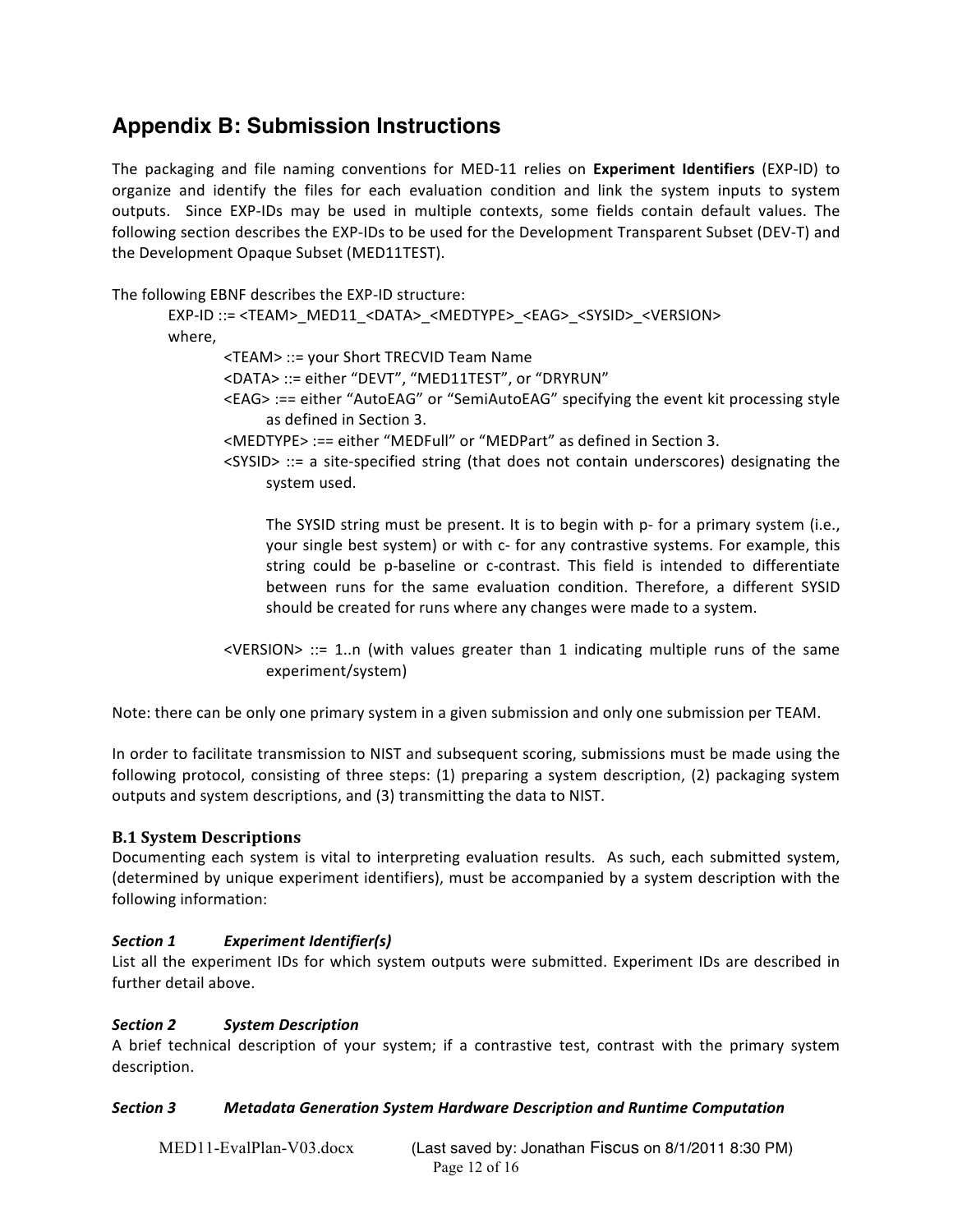Describe the hardware setup(s) to perform the metadata generation phase and the Total Processing Time (TPT). The phase may be broken down into sub-steps in which case the hardware and processing time of each sub-step must be documented.

A hardware setup is the aggregate of all computational components used to perform this phase. Examples of a system might be: a 16-node, Dual Quad Core 2.26 GHz Intel Xeon, 24GB RAM per node, with a 10TB Data Server.

TPT is the wall clock time (in hours) used to complete this phase, including I/O, from start to finish. The processing time for parallelized sub-steps adds to TPT as a single step. The processing time for metadata "shared" across sites, e.g., speech transcription, person tracking, etc. (including time used to incorporated data into the metadata store) adds to TPT as a sub-step.

# **Section 4 Event Agent Execution Hardware Description**

Describes the computing hardware used for executing the event agent(s).

The hardware setup is the aggregate of all computational components used to perform this phase. This hardware platform must be limited to a COTS standard personal computing platform.

# *Section,5 Training data,and,knowledge,sources*

Lists the resources used for system training, development, and runtime knowledge sources beyond the provided MED corpora.

# *Section,6 References*

A list of pertinent references.

# **B.2 Packaging Submissions**

All system output submissions must be formatted according to the following directory structure:

output/<EXP-ID>/<EXP-ID>.txt output/<EXP-ID>/<EXP-ID>.detection.csv output/<EXP-ID>/<EXP-ID>.threshold.csv

where,

EXP-ID is the experiment identifier as described in Section B.1, <EXP-ID>.txt is the system description file as specified above (Section B.2), <EXP-ID>.detection.csv is the CSV-formatted system output file containing the detection scores for each TrialID (see Section 2.2.2).  $\epsilon$ EXP-ID>.threshold.csv is the CSV-formatted system output file containing the detection

thresholds and processing speed measurements (see Section 2.2.2)

# **B.3 Validating the Submission**

The F4DE distribution contains a submission checker that validates the submission both at a syntactic and semantic level. Participants should check their submission prior to sending it to NIST. NIST will reject submissions that do not pass validation. The TRECVID MED '11 Scoring Primer document (DEVA/doc/TRECVid-MED11-ScoringPrimer.html within the F4DE release) contains instructions for how to use the validator. NIST will use the following command line to validate MED submission files.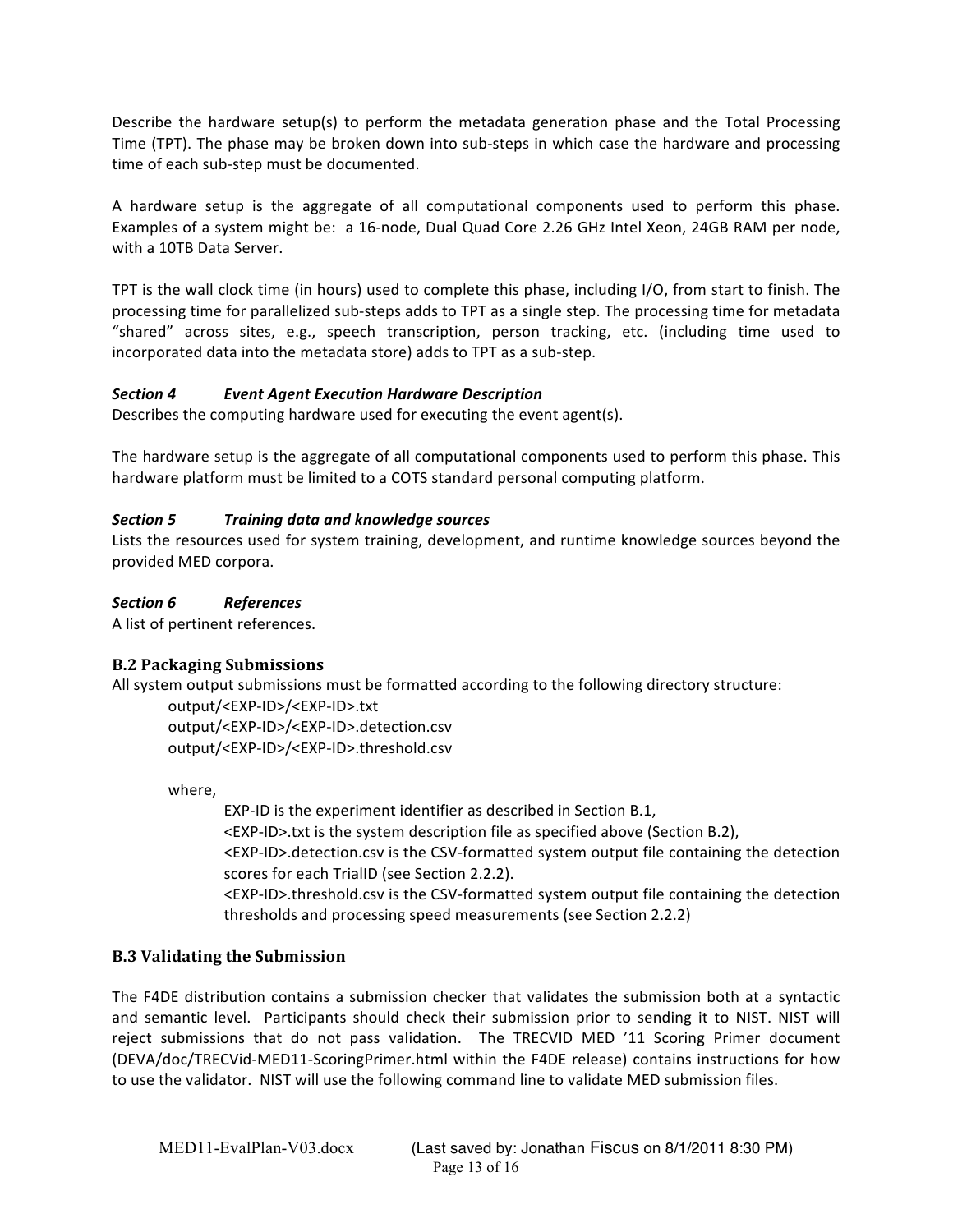# %TV11MED-SubmissionChecker --TrialIndex <DATA> TrialIndex.csv \ %%%%MED11\_testTEAM\_DRYRUN\_2.tar.bz2

# **B.4 Transmitting Submissions**

To prepare your submission, first create the previously described file/directory structure. This structure may contain the output of multiple experiments, although you are free to submit one experiment at a time if you prefer. The following instructions assume that you are using the UNIX operating system. If you do not have access to UNIX utilities or ftp, please contact NIST to make alternate arrangements.

First, change directory to the parent directory of your "output/" directory. Next, type the following  $command:$ 

tar -cvf - ./output | gzip > MED11 <TEAM> <DATA> <SUB-NUM>.tgz where. <TEAM> and <DATA> and are the same as defined above. <SUB-NUM> is an integer 1 to n, where 1 identifies your first submission, 2 your second, etc.

Note that only the latest submission will be used for scoring, but a submission file can contain multiple EXPID as long as there is only one primary one. If there is only one EXPID, it must be the primary one.

This command creates a single tar/gzip file containing all of your results. After shipment to NIST (in the next step), NIST will validate your submission with a syntactic and semantic validator. The tool will be added to the evaluation tool suite so that sites can validate their submissions prior to shipment. More information about the submission validator will be supplied at a later date.

Next, ftp to jaguar.ncsl.nist.gov giving the username 'anonymous' and (if requested) your e-mail address as the password. After you are logged in, issue the following set of commands, (the prompt will be 'ftp>'):%

ftp> cd incoming ftp> binary ftp> put MED11\_<TEAM>\_<DATA>\_<SUB-NUM>.tgz ftp> quit

Note that because the "incoming" ftp directory (where you just ftp'd your submission) is write protected, you will not be able to overwrite any existing file by the same name (you will get an error message if you try), and you will not be able to list the incoming directory (i.e., with the "ls" or "dir" commands). Please note whether you get any error messages from the ftp process when you execute the ftp commands stated above and report them to NIST.

The last thing you need to do is send an e-mail message to brian.antonishek@nist.gov, jfiscus@nist.gov, and martial@nist.gov to notify NIST of your submission. The following information should be included in your email:

- the name of your submission file,
- $\bullet$  the file size.
- a listing of each of your submitted experiment IDs.

Please submit your files in time for us to deal with any transmission errors that might occur well before the due date if possible. Note that submissions received after the stated due dates for any reason will be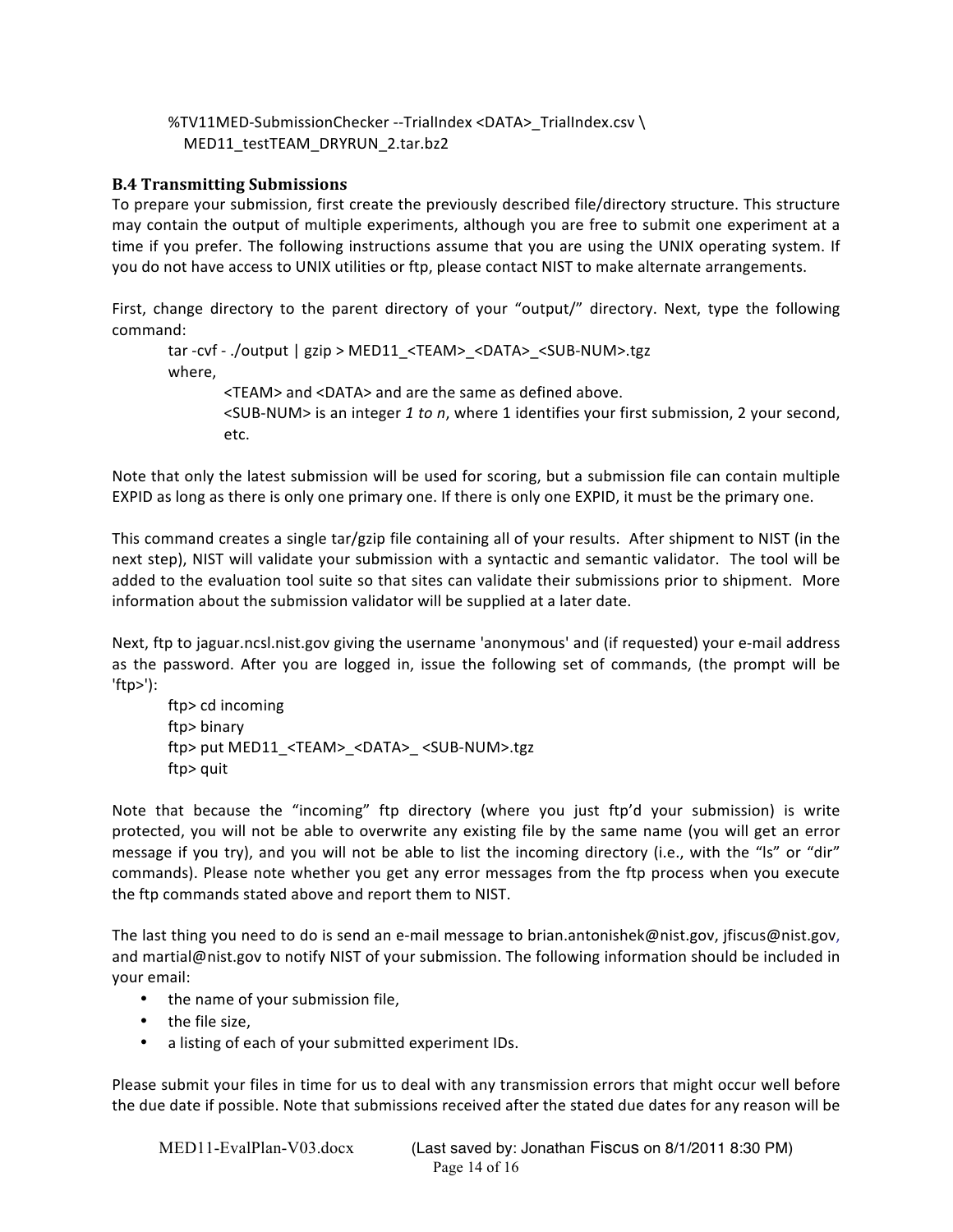marked late.